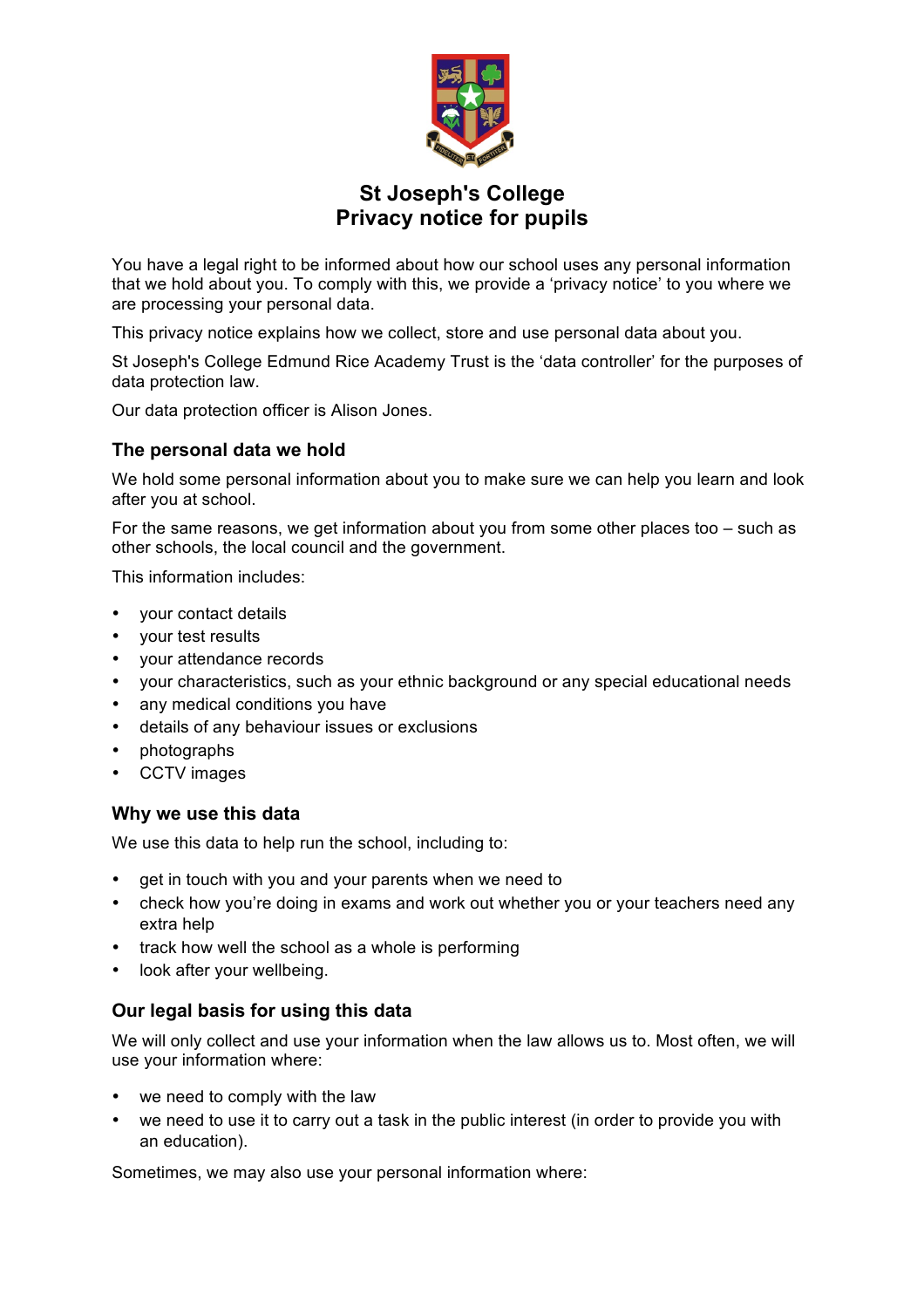- you, or your parents/carers have given us permission to use it in a certain way
- we need to protect your interests (or someone else's interest).

Where we have got permission to use your data, you or your parents/carers may withdraw this at any time. We will make this clear when we ask for permission, and explain how to go about withdrawing consent.

Some of the reasons listed above for collecting and using your information overlap, and there may be several grounds which mean we can use your data.

## **Collecting this information**

While in most cases you, or your parents/carers, must provide the personal information we need to collect, there are some occasions when you can choose whether or not to provide the data.

We will always tell you if it's optional. If you must provide the data, we will explain what might happen if you don't.

#### **How we store this data**

We will keep personal information about you while you are a pupil at our school. We may also keep it after you have left the school, where we are required to by law.

We have a Retaining Records Policy which sets out how long we must keep information about pupils. This is available on request.

#### **Data sharing**

We do not share personal information about you with anyone outside the school without permission from you or your parents/carers, unless the law and our policies allow us to do so.

Where it is legally required, or necessary for another reason allowed under data protection law, we may share personal information about you with:

- our local authority to meet our legal obligations to share certain information with it, such as safeguarding concerns and exclusions
- the Department for Education.
- the pupil's family and representatives
- educators and examining bodies.
- our regulator, Ofsted
- suppliers and service providers  $-$  to enable them to provide the service we have contracted them for
- financial organisations
- central and local government
- our auditors
- survey and research organisations
- health authorities
- security organisations
- health and social welfare organisations
- professional advisers and consultants
- charities and voluntary organisations
- police forces, courts, tribunals
- professional bodies.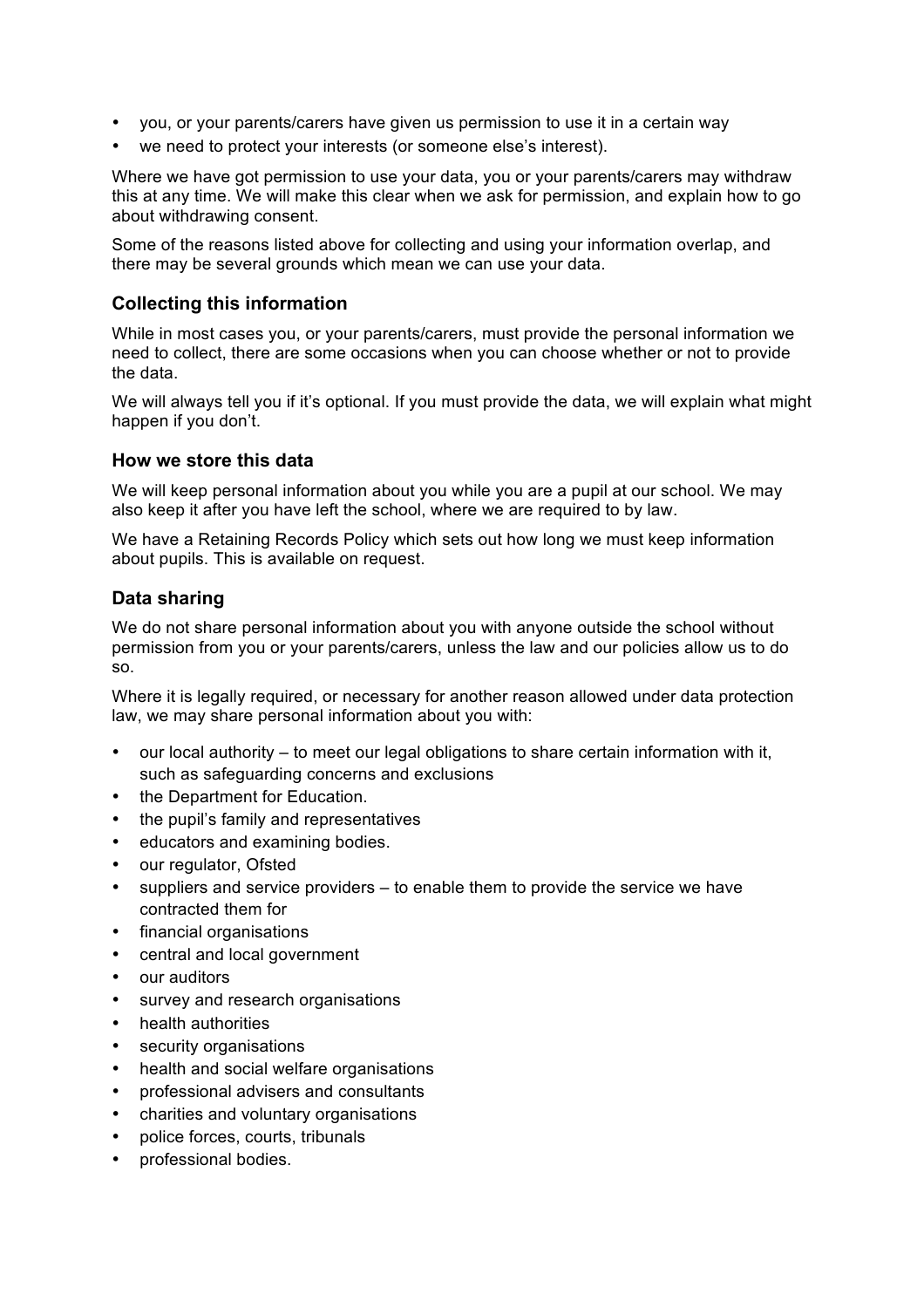# **National Pupil Database**

We are required to provide information about you to the Department for Education (a government department) as part of data collections such as the school census.

Some of this information is then stored in the National Pupil Database, which is managed by the Department for Education and provides evidence on how schools are performing. This, in turn, supports research.

The database is held electronically so it can easily be turned into statistics. The information it holds is collected securely from schools, local authorities, exam boards and others.

The Department for Education may share information from the database with other organisations which promote children's education or wellbeing in England. These organisations must agree to strict terms and conditions about how they will use your data.

You can find more information about this on the Department for Education's webpage on how it collects and shares research data.

You can also contact the Department for Education if you have any questions about the database.

## **Youth support services**

Once you reach the age of 13, we are legally required to pass on certain information about you to the local authority or their representative, as it has legal responsibilities regarding the education or training of 13- to 19-year-olds.

This information enables it to provide youth support services, post-16 education and training services, and careers advisers.

Your parents/carers, or you once you're 16, can contact our school data protection lead to ask us to only pass your name, address and date of birth to the local authority or their representative.

#### **Transferring data internationally**

Where we share data with an organisation that is based outside the European Economic Area, we will protect your data by following data protection law.

# **Your rights**

#### **How to access personal information we hold about you**

You can find out if we hold any personal information about you, and how we use it, by making a **'subject access request'**, as long as we judge that you can properly understand your rights and what they mean.

If we do hold information about you, we will:

- give you a description of it
- tell you why we are holding and using it, and how long we will keep it for
- explain where we got it from, if not from you or your parents
- tell you who it has been, or will be, shared with
- let you know if we are using your data to make any automated decisions (decisions being taken by a computer or machine, rather than by a person)
- give you a copy of the information.

You may also ask us to send your personal information to another organisation electronically in certain circumstances.